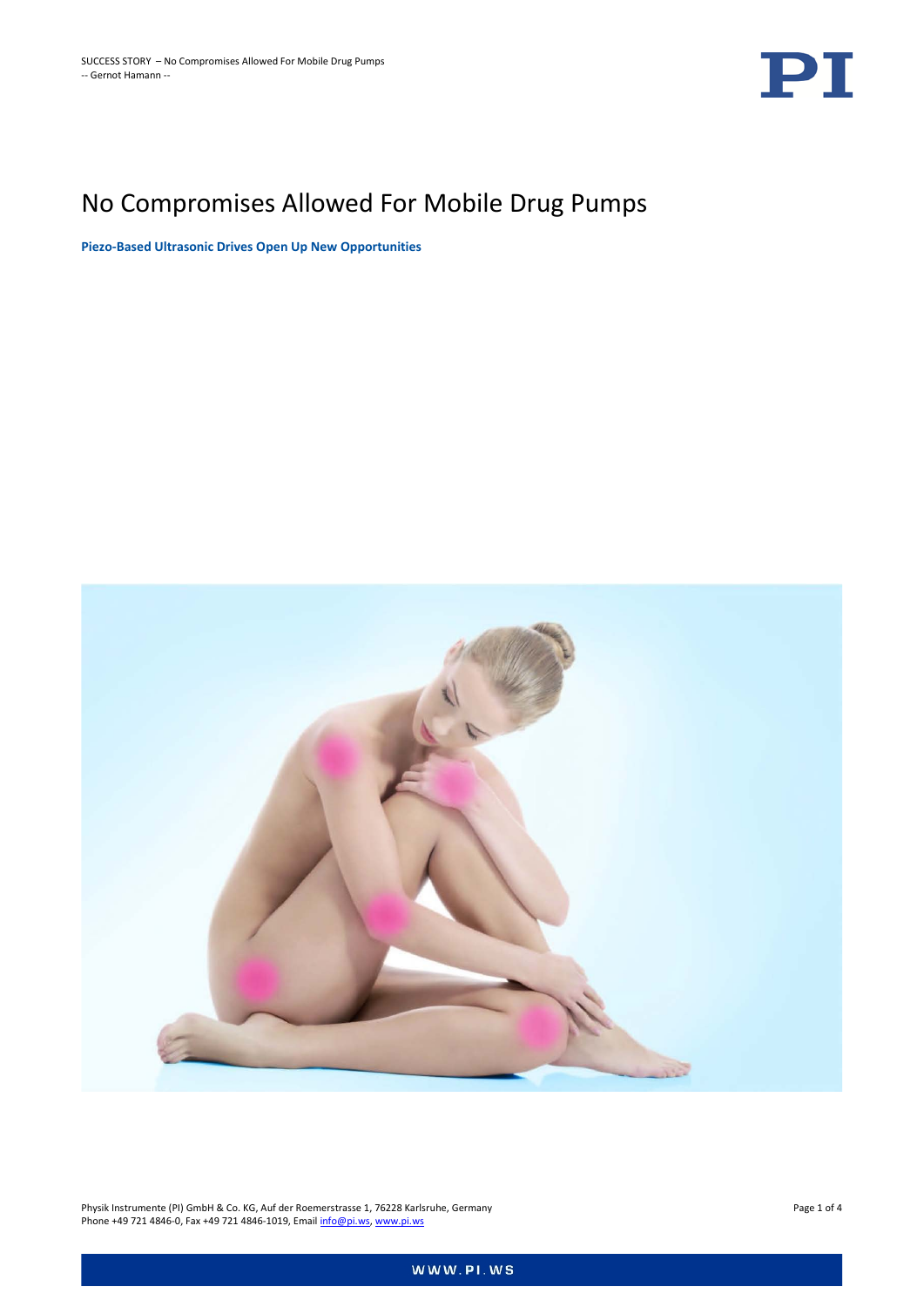

For many diseases, mobile drug pumps are indispensable to outpatient therapy, for instance, in pain therapy, oncology, parenteral nutrition as well as metabolic disorders. They enable patients to be mobile, therefore contributing to their quality of life. At the same time, therapy costs are reduced, as the patients do not require in-patient or out-patient treatments at the hospital.

There is, however, room for improvement in the standard mobile drug pumps used today, especially when it comes to flexibility with regard to various applications, size, weight and reliability. In this regard, piezo ultrasonic motors as pump drives can open up interesting opportunities (Fig. 1).



Fig. 1 For many diseases, mobile drug pumps are indispensable to outpatient therapy, for instance, in pain therapy. There is room for improvement, however, especially when it comes to flexibility with regard to various applications, size, weight and reliability (Image: PI)

When thinking of mobile drug pumps, balloon pumps are what first comes to mind, as they are light, can be easily handled and operated by patients. But they show significant deviations in regard to the rate at which the medication is dispensed and the injection quantities are difficult to document.

Since the "mobile" patient is usually not in the hospital, it is extremely important to precisely monitor the course of therapy. The physician needs accurate information for a successful treatment. Therefore, a pump system is required which also allows for exact documentation outside the hospital. For such cases, peristaltic pumps are currently the best solution. But due to their considerable weight and size, these pumps severely restrict the patients and are thus not really mobile. They do, however, allow for a precise dosage and programmable volume flows.

Depending on therapy, such flexibility enables drugs to be administered in larger or smaller quantities. It is even possible not to administer any drugs for extended periods of time. Large-volume dosing is also possible, as drug reservoirs with varying capacities can be attached to the pumps. The peristaltic pumps are suitable for various medications, as they deliver a continuous flow (basal rate), but even special injections (bolus rates) are also easy to dose and can be scheduled in any manner. In addition, all procedures can be documented to evaluate specified drug quantities and the course of therapy and to submit relevant data to insurance providers.

## Utilizing Potential for Improvement: Mobility and Documentation

This finally boils down to the fact that except for mobility, peristaltic pumps combine all desired requirements. Hence, their dimensions should be as small as possible, they should be light and silent, limiting the user in their mobility as little as possible. Equally important are low energy consumption for a long battery life and reliable low-wear operation for long maintenance intervals. In this context, it is worth examining the drives that are typically used in the peristaltic pumps:

Although the small gear-based electric motors that are often selected generate the necessary high power or torques required for pumping, they are also slow; their mechanical micro-gears are seldom free of backlash and are furthermore very vulnerable to wear. Therefore, this solution cannot be considered to be truly reliable, because short maintenance intervals involve effort and costs.

There are also disadvantages associated with using direct, gearless drives. Depending on the design of the peristaltic pumps, comparatively less power or torque is delivered. Therefore, a larger drive must be selected, which in turn can affect the pump dimensions. In addition, the direct drives may respond faster but are not self-locking because the gear system is absent. To retain a stable position when at rest, they must consequently be supplied with current. For short operating cycles, i.e. if the duration of the medication is short and the rest periods are long, this has a severe impact on the battery life. The motor must therefore be mechanically blocked, even if it involves considerable effort.

All of the above are therefore ample reasons to search for an alternative drive solution for mobile drug pumps.

Physik Instrumente (PI) GmbH & Co. KG, Auf der Roemerstrasse 1, 76228 Karlsruhe, Germany Page 2 of 4 Phone +49 721 4846-0, Fax +49 721 4846-1019, Emai[l info@pi.ws,](mailto:info@pi.ws) [www.pi.ws](http://www.pi.ws/)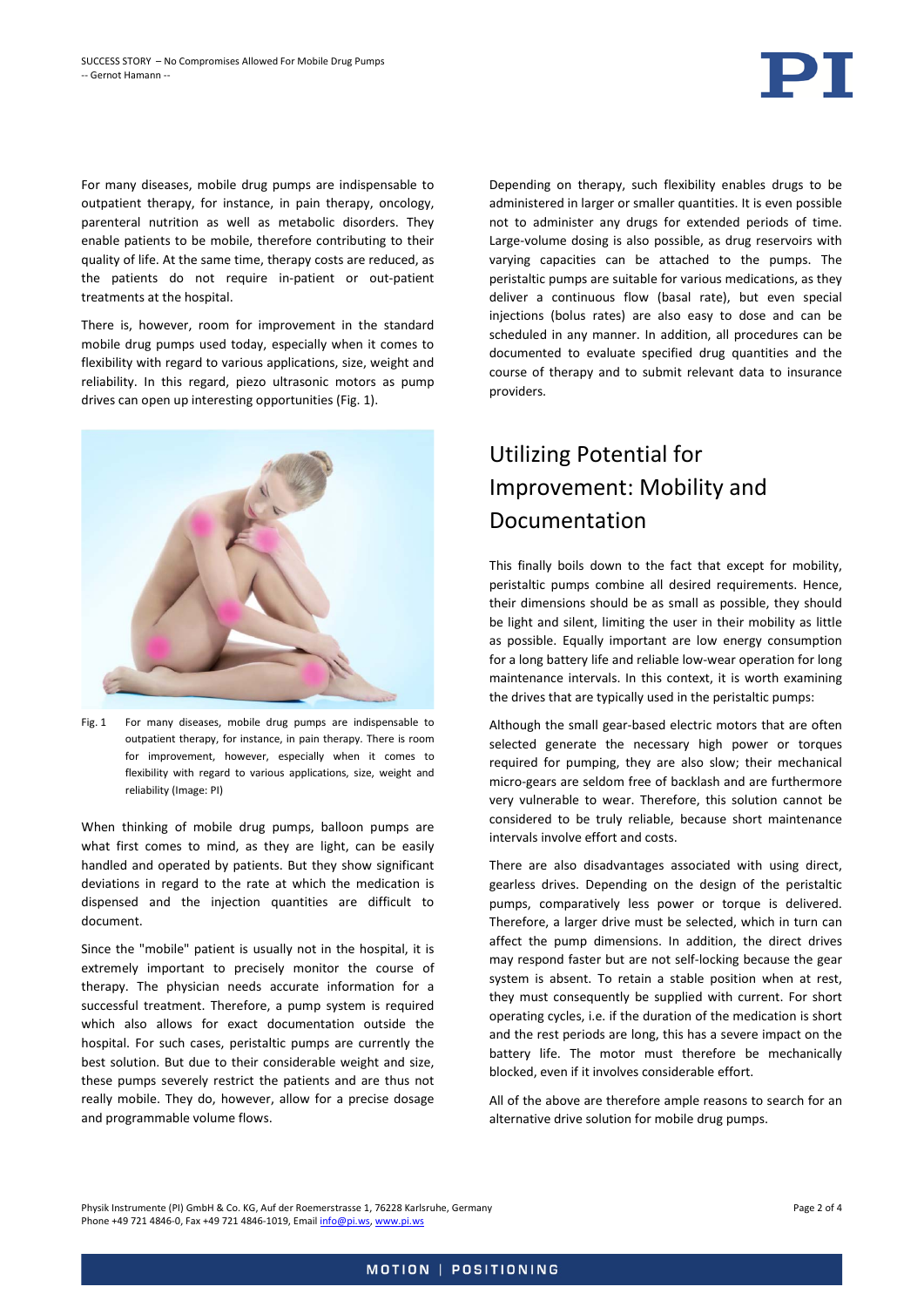

### Compact Drive for Mobile Use

Piezo-based ultrasonic drives can open up new opportunities here. They are very compact, low-wear and self-locking. They therefore maintain their position not only when powered off, but also if they are dropped or hit. Due to their operating principle, their low profile and their individual adjustment options, they can be easily integrated into mobile drug pumps (Fig. 2) and work almost noiseless.



Fig. 2 Due to their operating principle, their flat design and their individual adjustment options, the piezo-based ultrasonic drives can be easily integrated into mobile drug pumps (Image: PI)

It is easy to understand how these compact piezo drives work (Fig. 3):

Oscillations with ultrasonic frequencies of a piezoceramic actuator are converted along a moving runner in a linear motion and thereby drive the movable part of a mechanical structure. The core piece of the drive is a monolithic piezo ceramic (stator), which is segmented on one side by two electrodes. Either the left or right electrode is excited to the high-frequency natural oscillations of the piezoceramic element in the range of several hundred kilohertz and thereby determining the direction of motion.

A coupling element attached to the piezo ceramic is thus induced to fast linear motion. In contact with the runner, micro impulses move the movable part of the mechanical system (sled, rotary plate etc.) forward or backward. Each oscillation cycle moves the mechanical system by a few nanometers, thus producing an even motion with a theoretically unlimited travel range.



Fig. 3 Oscillations with ultrasonic frequencies of a piezoceramic actuator are converted along a friction bar in a linear motion and thereby drive the movable part of a mechanical structure (Image: PI)

#### Various Designs are Feasible

The drives are built in a very compact manner, as they consist only of the piezo actuator and an embedded movable disk or linear axis. The drive electronics can be integrated as a chip and requires very little installation space [\(Fig. 4\)](#page-2-0).



Fig. 4 Flat and small dimensions due to hollow runner design (Image: PI)

<span id="page-2-0"></span>In addition, the solution is extremely low-wear and reliable, as there are few mechanical components such as gears. Dosages are possible in a wide range of speed spectrum. Depending on the design, dosages can be made from a few degrees up to several rotations per second, or, in the case of linear solutions, they can be made from less than 1 mm per second up to several 100 mm per second. Position feedback for the control is available for precise documentation.

Physik Instrumente (PI) GmbH & Co. KG, Auf der Roemerstrasse 1, 76228 Karlsruhe, Germany Page 3 of 4 Phone +49 721 4846-0, Fax +49 721 4846-1019, Emai[l info@pi.ws,](mailto:info@pi.ws) [www.pi.ws](http://www.pi.ws/)